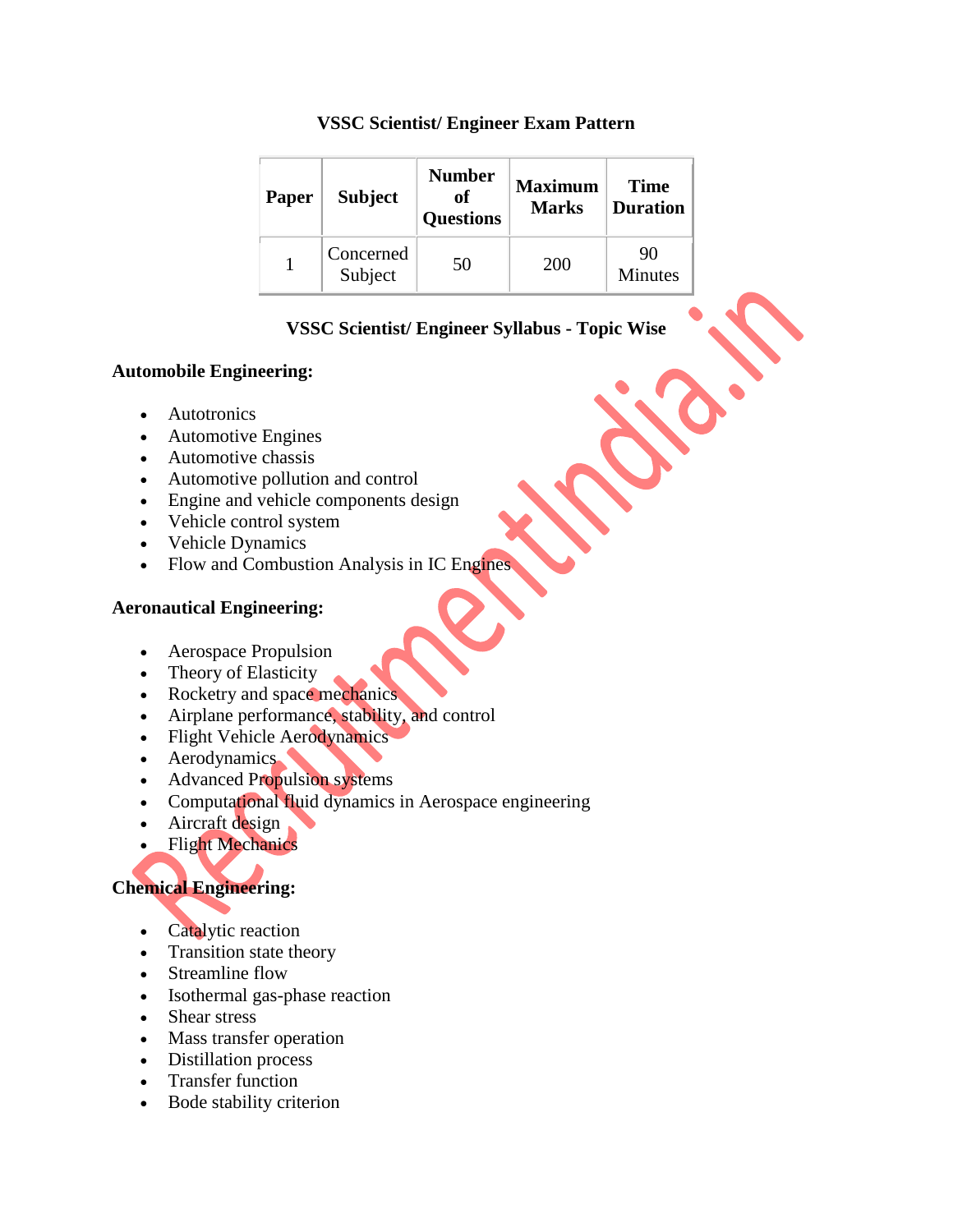- Two, Three and Four Lead Circuit
- Speed of response
- Reproducibility
- Lag, Fidelity
- Fluxing agents in ceramic manufacture
- Fire-tube boilers
- Threshold Point, Optimum Point
- Break-even Point
- Saturation Point
- Sphericity
- Clarifying Filter, Cake Filter, Crossflow filter
- Enthalpy
- Joule Thomson expansion

#### **Chemistry/ Polymer Chemistry:**

- Size of orbitals
- Oxidizing and Reducing Agent
- Isomers
- Radioactivity & Half-life period
- Sequence of reactions
- Electronic Spectroscopy
- Mark-Hauwink Equation
- Carothers Theory
- Flory-Huggins Theory
- Chemical names of melanin etc
- Van't Hoff Factor
- PH Value
- Electrolytes and Coagulating agents
- Ouantum Numbers
- Mole fraction
- Kinetic energy
- Co-efficient of Viscosity
- Polymerization
- **Rate Constant**
- Boltzmann Distribution Law
- **Gaussion distribution**
- Metal-Metal Bond
- Dalton's law, Henry's law, Gay Lussac's Law, Raoult's Law

## **Electrical Engineering**

- Basic concepts.
- Circuit law.
- AC Fundamentals.
- Basic Electronics.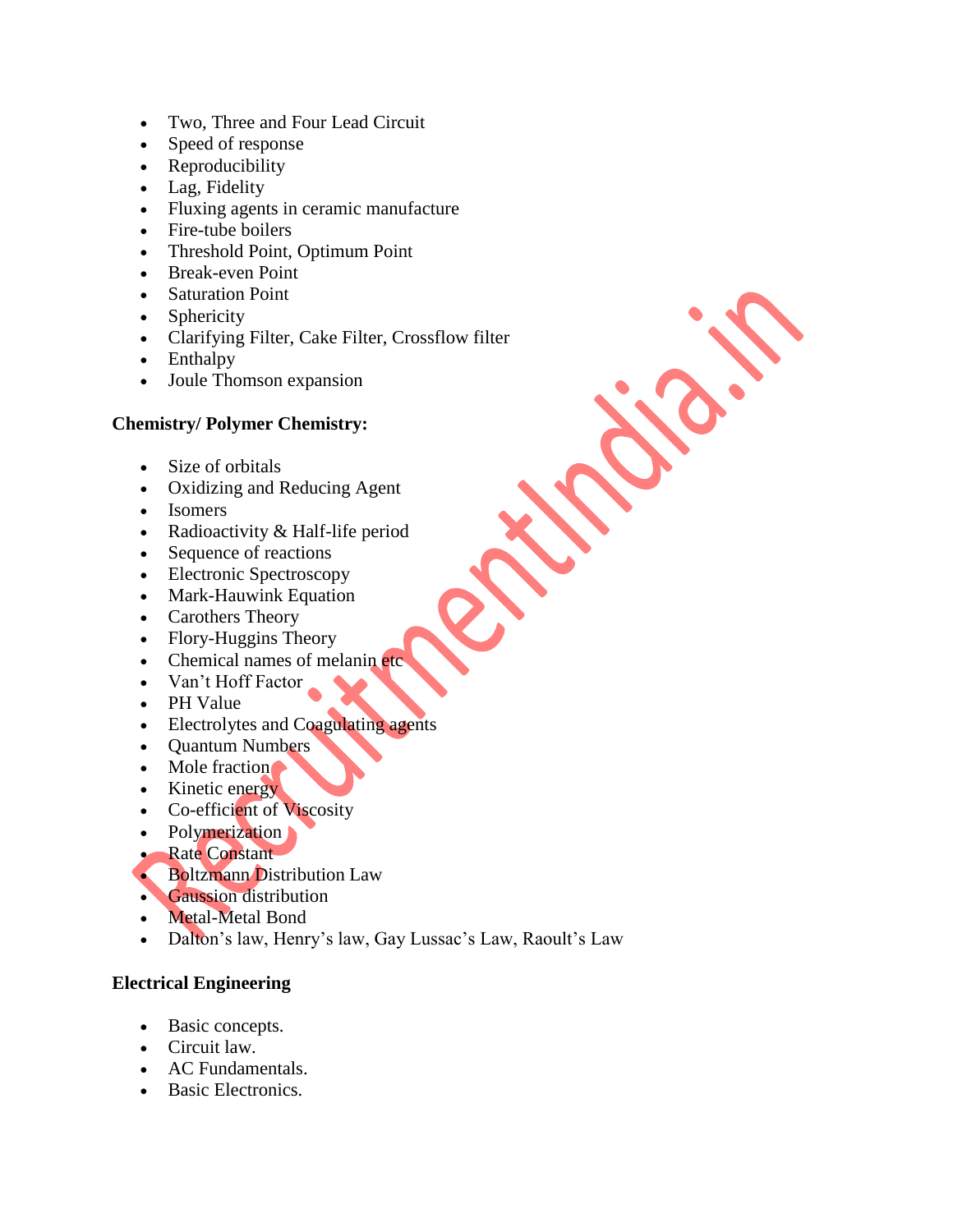- Transmission and Distribution.
- Estimation and Costing.
- Utilization and Electrical Energy.
- Measurement and Measuring Instruments.
- Electrical Machines.
- Fractional Kilowatt Motors.
- Single-phase induction Motors.
- Synchronous Machines.
- Magnetic Circuit.
- Generation.

#### **Mechanical Engineering:**

- Introduction to mechanical design
- Engineering Mechanics
- Mechanics of Machines
- Thermodynamics
- Moment of Intertia
- Bernoulli's equation
- Youngs Modulus
- Bulk Modulus
- Shear Modulus
- Thermal power plants
- RMS value
- Refrigeration system
- The advanced design of Mechanical System
- Mechatronics

#### **Machine Design/ Structural Engineering:**

- Brittle and Ductile facture
- Airy's Stress function
- Poisson's ratio
- Shear, Bending, Tensile stress
- Analytical, Empirical, Numerical, graphical method
- Principle of Superposition
- **Torsional strain energy**
- Young's modulus
- Theories for ductile materials
- Castigliano's Theorem
- D 'Alembert's principle
- Modulus of elasticity
- $\bullet$  Kirchoff's plate theory
- Von Karman Plate theory
- Mindlin Reissner plate theory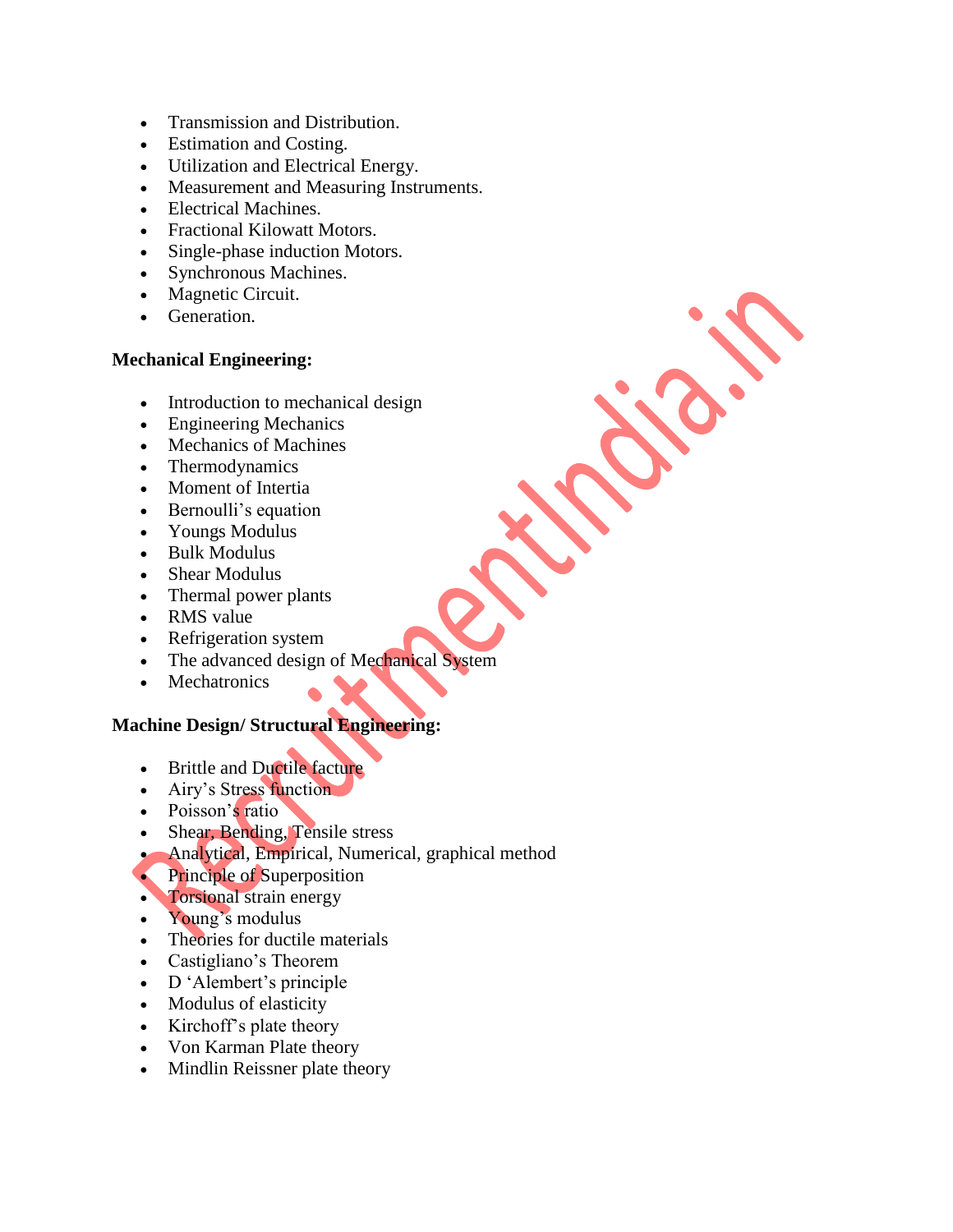#### **Electronics & Communication Engineering:**

- Logic Gates & Circuits
- Binary, Octal and Hexadecimal code
- Induction Motor
- Impedance
- Transformers
- Triode, BJT, MOSFET, Transistor, Amplifier
- Sampling Theorem
- RC, RLC Circuit
- Bandwidth of amplifier
- RMS Voltage
- Barkhausen criterion
- Hartley Oscillator
- Feedback
- Binary Counter Circuit
- Unidirectional, Bidirectional and Multi-Directional Switch
- Flip Flops
- Microprocessor
- Boolean expression

#### **Computer Science:**

- ASCII code
- FIFO, LIFO
- Data Warehouse
- Waterfall Model
- Data Model
- Data Mart
- Programmed I/O
- Interrupt Initiated I/O
- DMA
- BCD, Decimal, Hexadecimal, Gray Code, EBCDIC
- Cascading Style Sheets (CSS)
- **HTTP, C++, FORTRAN, C Program**

## HTML, XML

- Truth Table, SOP
- Logic Gates
- Algorithm
- Windows XP, MS-DOS
- Windows Vista
- Linux
- C Function, myFunction
- Data Structure
- Object-Oriented Programming
- FTP, TELNET, SMTP, SMB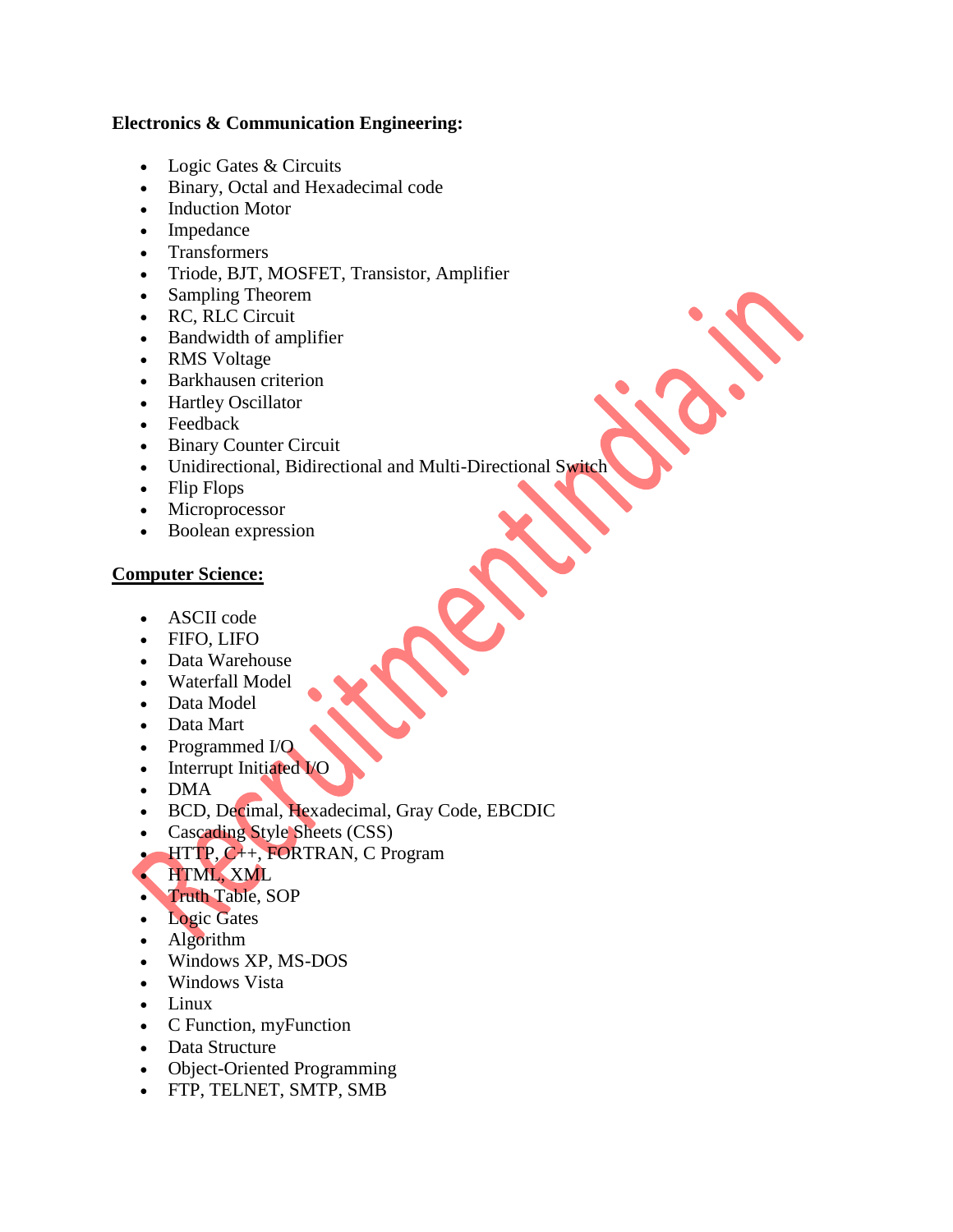- Cryptography
- Computer Network
- Address Resolution Protocol

# **Instrumentation:**

- $OP-AMP$
- X-Y recorder, Circular Charg recorder
- Galvanometric and Magnetic recorder
- SI units
- Piezoelectric effect
- Semiconductor
- Hall effect
- TRIAC, Diodes
- CRO
- Static, Calibration, Systematic and Random errors
- Oscilloscope, Electron microscope
- Eddy current and hysteresis loss

# **Materials Science:**

- Thermodynamics and kinetics
- Physical Metallurgy
- Ceramic Science & Technology
- Materials Testing & characterization
- Composites and polymers
- Nanomaterials and technology
- Polymer Science and Technology
- Electronic and Opto-electronic Materials
- **•** Techniques of Materials Characterization, etc

# **VSSC Medical Officer Syllabus - Topic Wise**

# **Medical Officer SC Syllabus (MBBS):**



- **Biochemistry**
- Physiology Forensic
- Medicine & Toxicology
- Microbiology
- Pathology
- Pharmacology
- Anaesthesiology
- Community Medicine
- Dermatology & Venereology
- Medicine